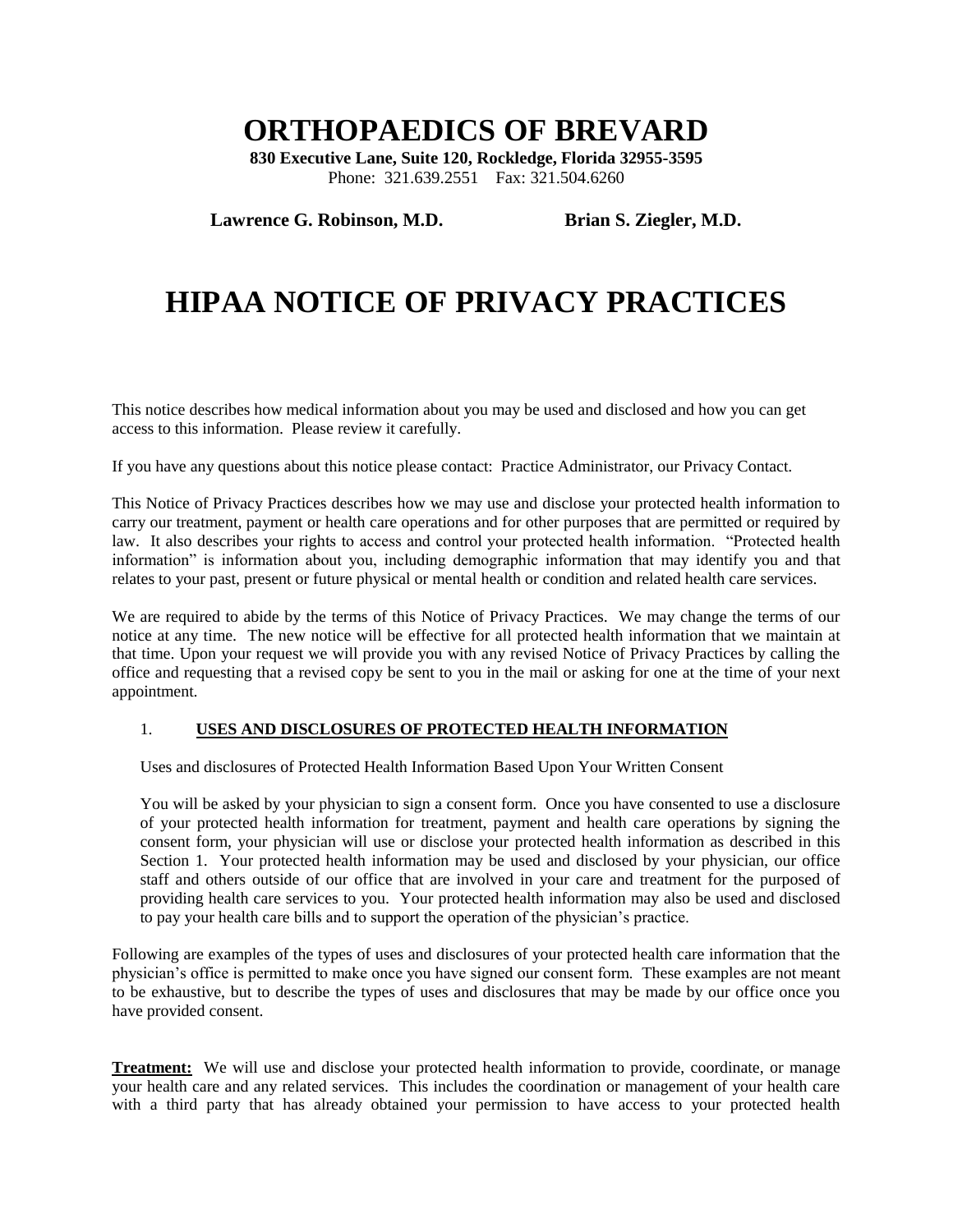#### **HIPPA NOTICE OF PRIVACY PRACTICES** Page 2 of 6

information. For example, we would disclose your protected health information, as necessary, to a home health agency that provides care to you. We will also disclose protected health information to other physicians who may be treating you when we have the necessary permission from you to disclose your protected health information. For example, your protected health information may be provided to a physician to whom you have been referred to ensure that the physician has the necessary information to diagnose or treat you.

In addition, we may disclose your protected health information from time to time to another physician or health care provider (e.g., a specialist or laboratory) who, at the request of your physician, becomes involved in your care by providing assistance with your health care diagnosis or treatment to your physician.

**Payment:** Your protected health information will be used, as needed, to obtain payment for your health care services. This may include certain activities that your health insurance plan may undertake before it approves or pays for the health care services, we recommend for you such as; making a determination of eligibility or coverage for insurance benefits, reviewing services provided to you for medical necessity, and undertaking utilization review activities. For example, obtaining approval for a hospital stay may require that your relevant protected health information be disclosed to the health plan to obtain approval for the hospital admission.

**Healthcare Operations:** We may use or disclose, as needed, your protected health information in order to support the business activities of your physician's practice. These activities include, but are not limited to, quality assessment activities, employee review activities, training of medical students, licensing, marketing and fund-raising activities and conducting or arranging for other business activities.

For example, we may disclose your protected health information to medical school students that see patients at our office. In addition, we may use a sign in sheet at the registration desk where you will be asked to sign your name and indicate your physician. We may also call you by name in the waiting room when your physician is ready to see you. We may use or disclose your protected health information, as necessary, to contact you to remind you of your appointment.

We will share your protected health information with third party "business associates" that perform various activities (e.g., billing, transcription services) for the practice. Whenever an arrangement between our office and a business associate involves the use or disclosure of your protected health information, we will have a written contract that contains terms that will protect the privacy of your protected health information.

We may use or disclose your protected health information, as necessary, to provide you with information about treatment alternatives or other health related benefits and services that may be of interest to you. We may also use and disclose your protected health information for other marketing activities. For example, your name and address may be used to send you a newsletter about our practice and the services we offer. We may also send you information about products or services that we believe may be beneficial to you. You may contact our Privacy Contact to request that these materials not be sent to you.

We may use or disclose your demographic information and the date that you received treatment from your physician, as necessary, in order to contact you for fundraising activities supported by our office. If you do not want to receive these materials, please contact our Privacy Contact and request that these fundraising materials not be sent to you.

#### **Uses and Disclosures of Protect Health Information based upon your Written Authorization**

Other uses and disclosures of your protected health information will be made only with your written authorization, unless otherwise permitted or required by law as described below. You may revoke this authorization, at any time, in writing, except that your physician or physician's practice has taken an action in reliance on the use or disclosure indicated in the authorization.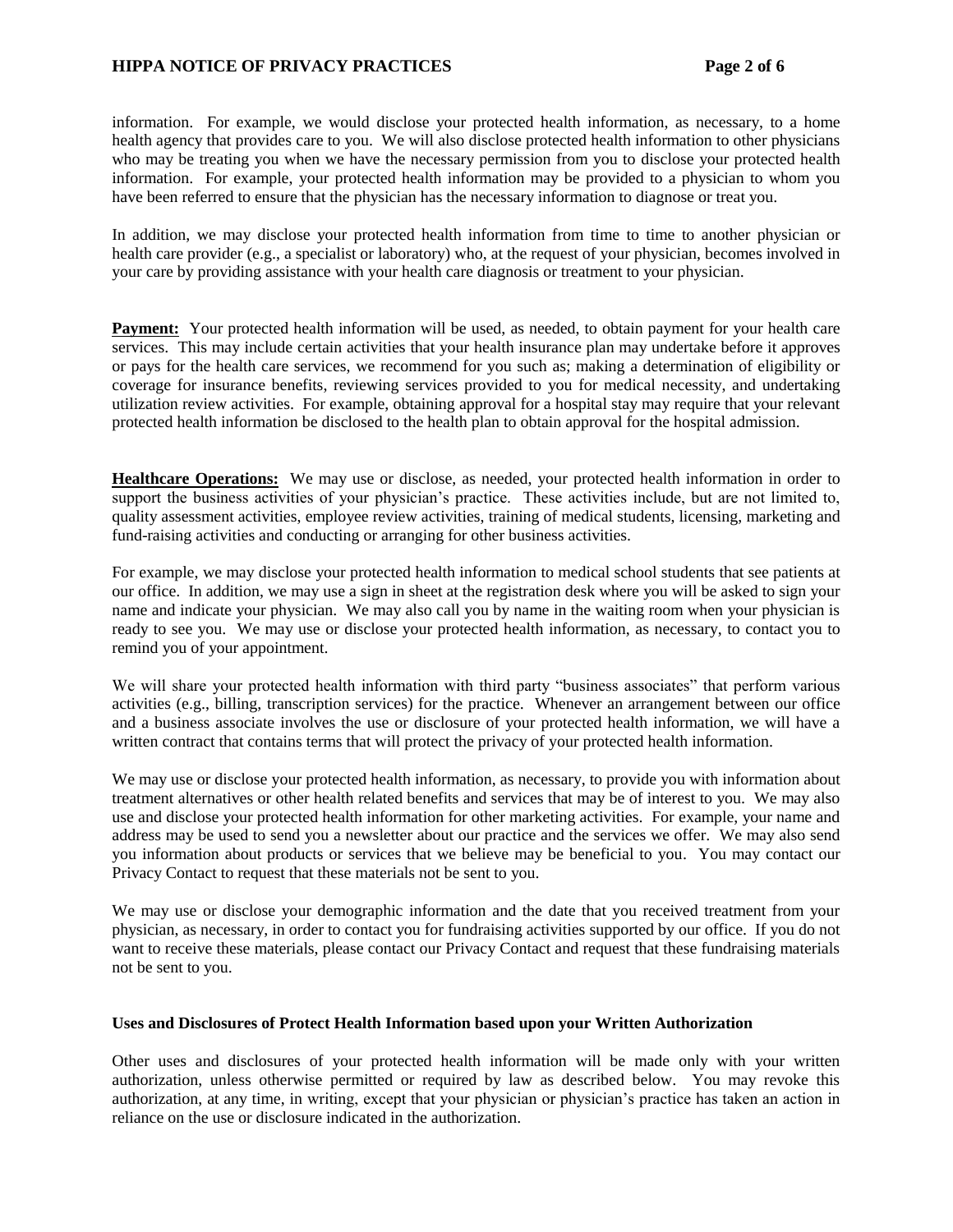#### **Other Permitted and Required Uses and Disclosures That May Be Made with Your Consent, Authorization or Opportunity to Object**

We may use and disclose your protected health information in the following instances. You have the opportunity to agree or object to the use of disclosure of all or any part of your protected health information. If you are not present or able to agree or object to the use or disclosure of the protected health information, then your physician may, using professional judgment determine whether the disclosure is in your best interest. In this case, only the protected health information that is relevant to your healthcare will be disclosed.

**Others Involved in Your Healthcare:** Unless you object, we may disclose to a member of your family, a relative, a close friend or any other person you identify, your protected health information that directly relates to that person's involvement in your health care. If you are unable to agree or object to such a disclosure, we may disclose such information, as necessary, if we determine that it is in your best interest based on our professional judgment. We may use or disclose protected health information to notify or assist in notifying a family member, personal representative or any person that is responsible for your care of your location, general condition or death. Finally, we may use or disclose your protected health information to an authorized public or private entity to assist in disaster relief efforts and to coordinate uses and disclosures to family or other individuals involved in your health care.

**Emergencies:** We may use or disclose your protected health information in an emergency treatment situation. If this happens, your physician shall try to obtain your consent as soon as reasonably practicable after the delivery of treatment. If your physician or another physician in the practice is required by law to treat you and the physician has attempted to obtain your consent but is unable to obtain your consent, he or she may still use or disclose your protected health information to treat you.

**Communication Barriers:** We may use and disclose your protected health information if your physician or another physician in the practice attempts to obtain consent from you but is unable to do so due to substantial communication barriers, and the physician determines, using professional judgment, that you intend to consent to use or disclosure under the circumstances.

### **Other Permitted and Required Uses and Disclosures That May be Made Without Your Consent, Authorization or Opportunity to Object**

We may use or disclose your protected health information in the following situations without your consent or authorization. These situations include:

**Required by Law:** We may use or disclose your protected health information to the extent that law requires the use or disclosure. The use or disclosure will be made in compliance with the law and will be limited to the relevant requirements of the law. You will be notified, as required by law, of any such uses or disclosures.

**Public Health:** We may disclose your protected health information for public health activities and purposes to public health authority that is permitted by law to collect or receive the information. The disclosure will be made for the purpose of controlling disease, injury or disability. We may also disclose your protected health information, if directed by the public health authority, to a foreign government agency that is collaborating with the public health authority.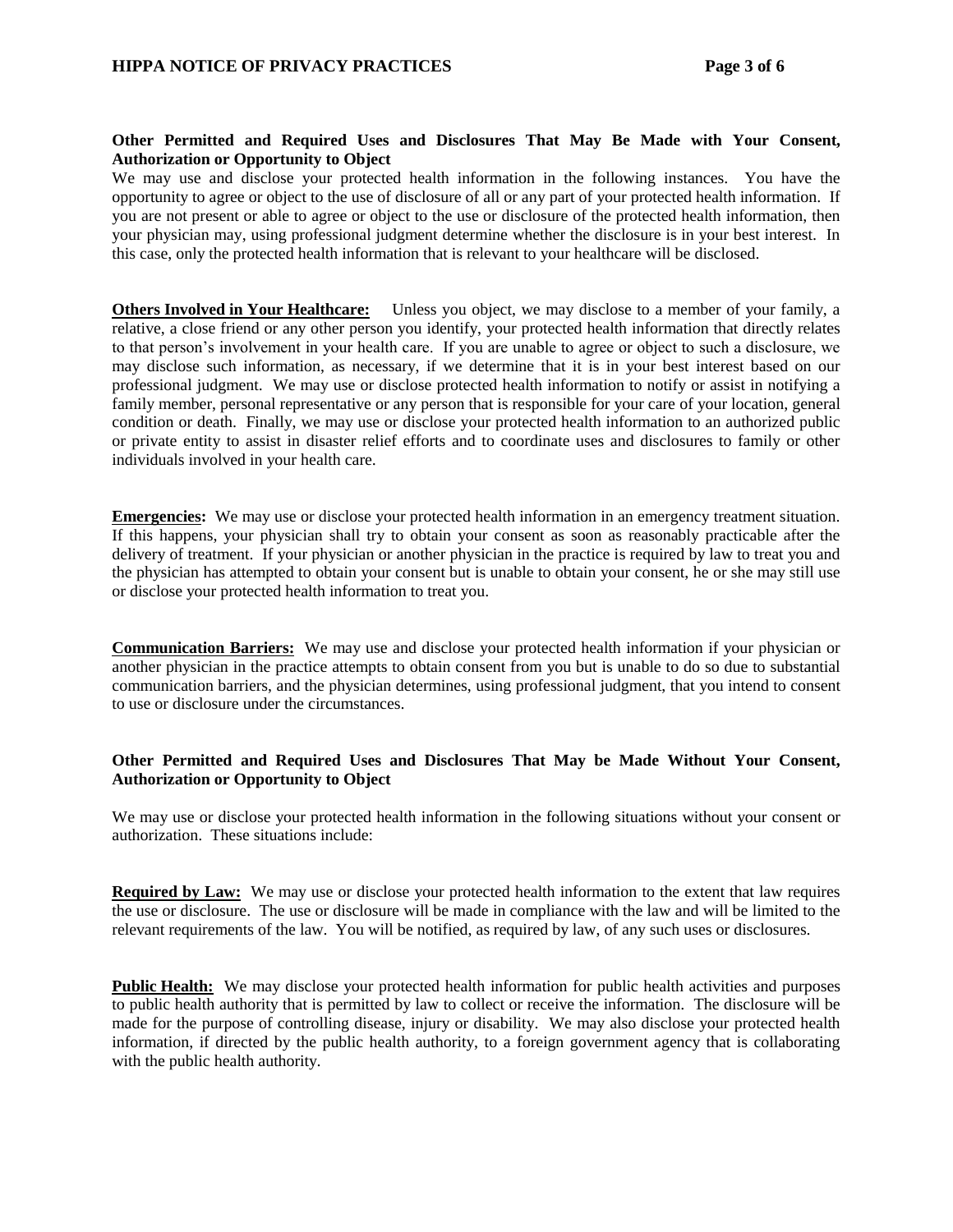**Communicable Diseases:** We may disclose your protected health information, if authorized by law, to a person who may have been exposed to a communicable disease or may otherwise be at risk of contracting or spreading the disease or condition.

**Health Oversight:** We may disclose protected health information to a health oversight agency for activities authorized by law, such as audits, investigations, and inspections. Oversight agencies seeking this information include government agencies that oversee the health care system, government benefit programs, other government regulatory programs and civil rights laws.

**Abuse or Neglect:** We may disclose your protected health information to a public health authority that is authorized by law to receive reports of child abuse or neglect. In addition, we may disclose your protected health information if we believe that you have been a victim of abuse, neglect or domestic violence to the governmental entity or agency authorized to receive such information. In this case, the disclosure will be made consistent with the requirements of applicable federal and state laws.

**Food and Drug Administration:** We may disclose your protected health information to a person or company required by the Food and Drug Administration to report adverse events, product defects or problems, biologic product deviations, tracks products; to enable product recalls; to make repairs or replacements or to conduct post marketing surveillance, as required.

**Legal Proceedings:** We may disclose protected health information in the course of any judicial or administrative proceeding, in response to an order of a court or administrative tribunal (to the extent such disclosure is expressly authorized), in certain conditions in response to a subpoena, discovery request or other lawful process.

Law Enforcement: We may also disclose protected health information, so long as applicable legal requirements are met, for law enforcement purposes. These law enforcement purposes include (1) legal processes and otherwise required by law, (2) limited information requests for identification and location purposes, (3) pertaining to victims of a crime (4) suspicion that death has occurred as a result of criminal conduct, (5) in the event that a crime occurs on the premises of the practice, and (6) medical emergency (not on the Practice's premises) and it is likely that a crime has occurred.

**Coroners, Funeral Directors, and Organ Donation:** We may disclose protected health information to a coroner or medical examiner for identification purposes, determining cause of death or for the coroner or medical examiner to perform other duties authorized by law. We may also disclose protected health information to a funeral director, as authorized by law, in order to permit the funeral director to carry out their duties. We may disclose such information in reasonable anticipation of death. Protected health information may be used and disclosed for cadaver organ, eye or tissue donation purposes.

**Research:** We may disclose your protected health information to researchers when their research has been approved by an institutional review board that has reviewed the research proposal and established protocol to ensure the privacy of your protected health information.

**Criminal Activity:** Consistent with applicable federal and state laws, we may disclose your protected health information, if we believe that the use or disclosure is necessary to prevent or lessen a serious and imminent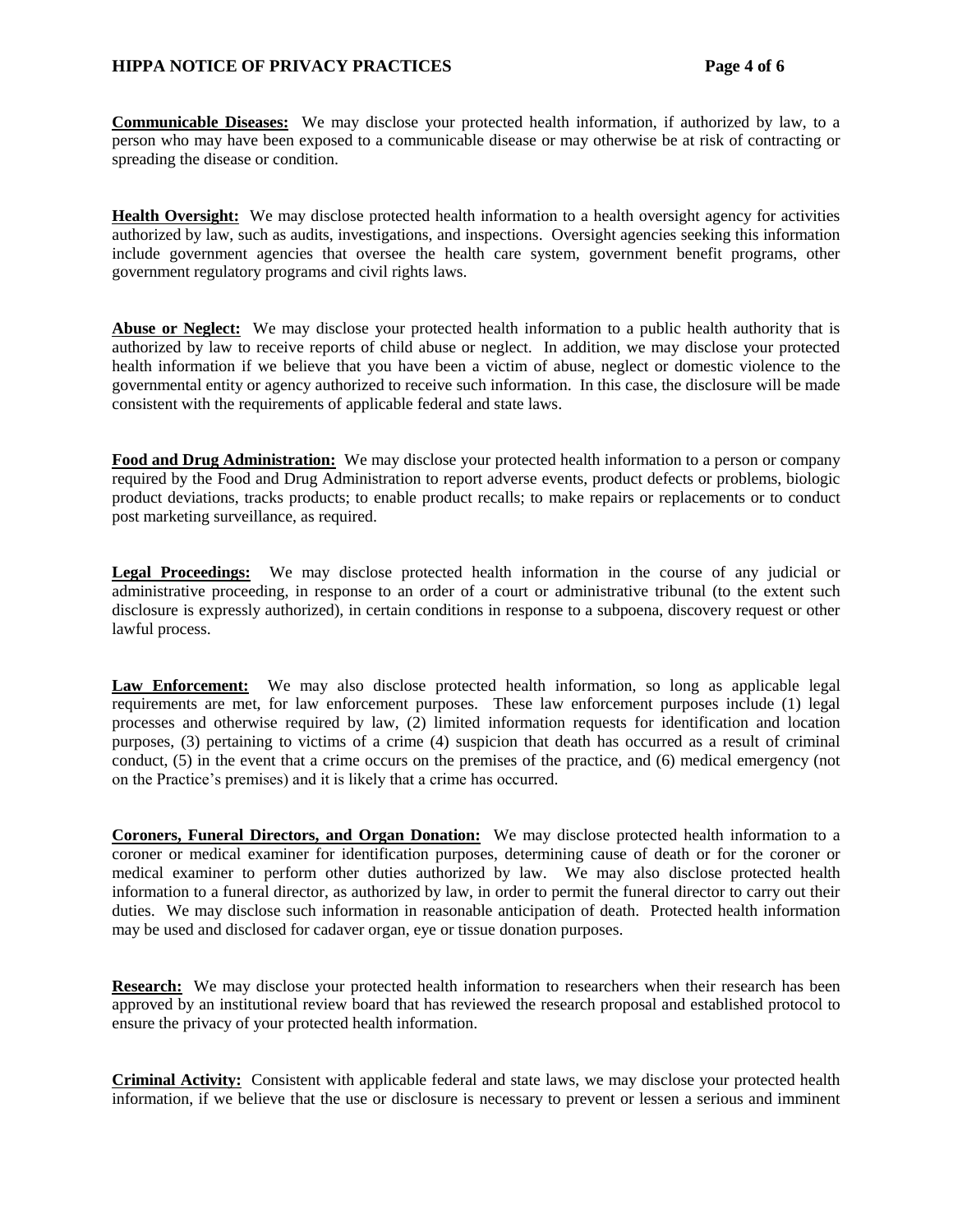threat to the health or safety of a person or the public. We may also disclose protected health information if it is necessary for law enforcement authorities to identify or apprehend an individual.

**Military Activity and National Security:** When the appropriate conditions apply, we may use or disclose protected health information of individuals who are Armed Forces personnel (1) for activities deemed necessary by appropriate military command authorities; (2) for the purpose of a determination by the Department of Veterans Affairs of your eligibility for benefits, or (3) to foreign military authority if you are a member of that foreign military services. We may also disclose your protected health information to authorized federal officials for conducting national security and intelligence activities including for the provisions of protective services to the President or others legally authorized.

**Workers' Compensation:** Your protected health information may be disclosed by use as authorized to comply with workers' compensation laws and other similar legally established programs.

**Inmates:** We may use or disclose your protected health information if you are an inmate of a correctional facility and your physician created or received your protected health information in the course of providing care to you.

**Required Uses and Disclosures:** Under the law, we must make disclosures to you and when required by the Secretary of the Department of Health and Human Services to investigate or determine our compliance with the requirement of Section 134.500 et. seq.

# 2. **Your Rights**

Following is a statement of your rights with respect to your protected health information and brief description of how you may exercise these rights.

**You have the right to inspect and copy your protected health information.** This means you may inspect and obtain a copy of protected health information about you that is contained in a designated record set for as long as we maintain the protected health information. A "designated record set" contains medical and billing records and any other records that your physician and the practice use for making decisions about you.

Under federal law, however, you may not inspect or copy the following records: psychotherapy notes, information compiled in reasonable anticipation of, or use in, a civil, criminal, or administrative action or proceeding, and protected health information that is subject to law that prohibits access to protected health information. Depending on the circumstances, a decision to deny access may be reviewable. In some circumstances, you may have a right to have this decision reviewed. Please contact our Privacy Contact if you have questions about access to your medical records.

**You have the right to request a restriction of your protected health information.** This means you may ask us not to use of disclose any part of your protected health information for the purposes of treatment, payment or healthcare operations. You may also request that any part of your protected health information not be disclosed to family members or friends who may be involved in your care or for notification purposes as described in this Notice of Privacy Practices. Your request must state the specific restriction requested and to whom you want the restriction to apply.